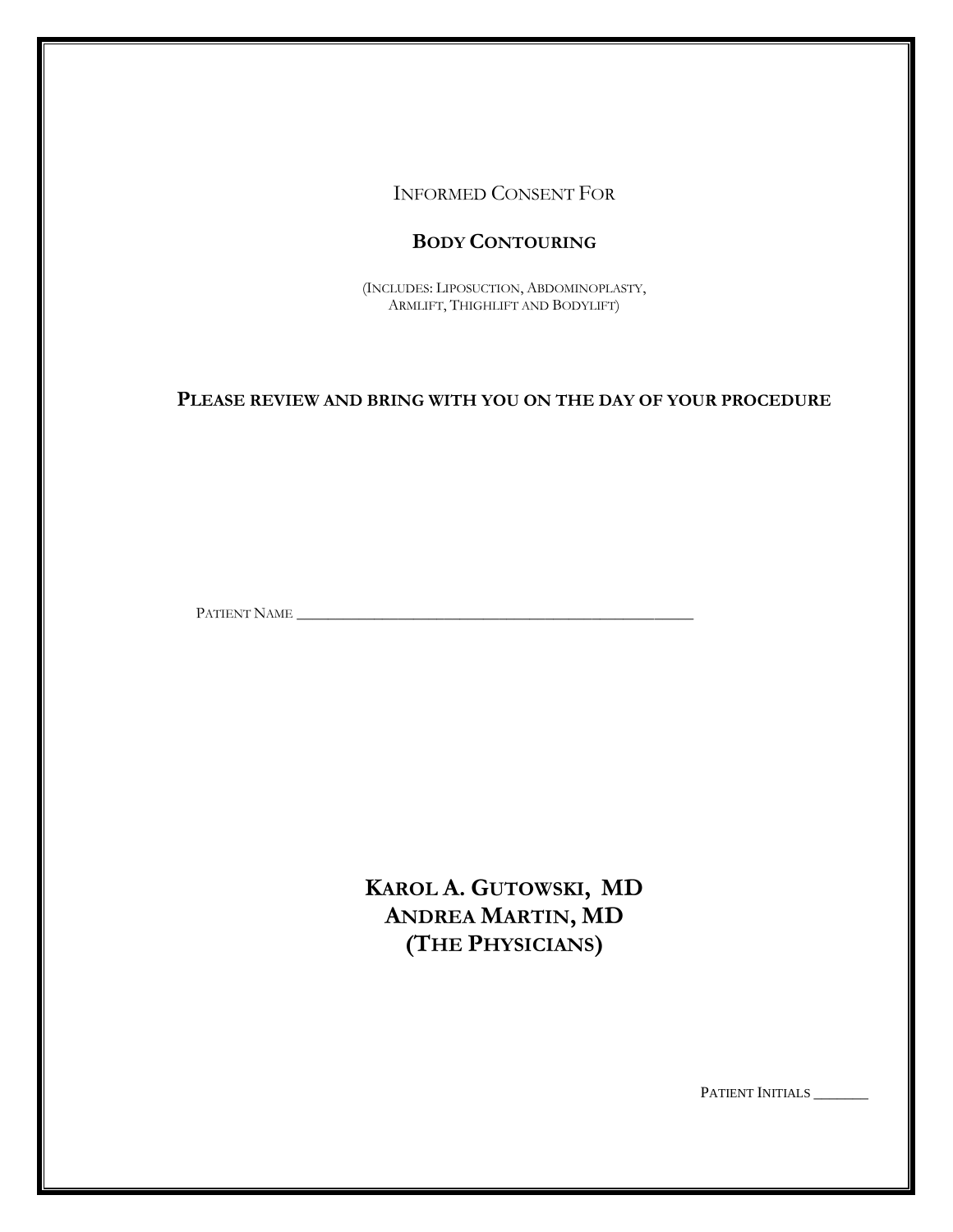#### **INSTRUCTIONS**

This is an informed-consent document that has been prepared to help your plastic surgeon inform you about the risks and alternative treatments of body contouring surgery, which may include any combination of abdominoplasty (tummy tuck), liposuction, armlift (brachioplasty), thighlift and bodylift surgery as well as liposuction.

It is important that you **read this information carefully and completely**. Please **initial each page**, indicating that you have read the page and **sign the consent for surgery** as proposed by your plastic surgeon.

### **INTRODUCTION**

**Abdominoplasty** is a surgical procedure to remove excess skin and fatty tissue from the middle and lower abdomen and to tighten muscles of the abdominal wall. A **Circumferential Abdominoplasty** (also called a **Bodylift**) extends the incision to the back of the body to allow for excision of fatty tissue in the back of the waist-line.

**Armlift** is a surgical procedure to remove excess skin and fatty tissue from the upper arm and occasionally the armpit area.

**Thighlift** is a surgical procedure to remove excess skin and fatty tissue from the upper thigh and occasionally the midthigh.

**Liposuction**, also called **suction-assisted lipectomy**, is a surgical technique to remove unwanted deposits of fat from specific areas of the body, including the face and neck, upper arms, trunk, abdomen, buttocks, hips and thighs, and the knees, calves, and ankles. This is not a substitute for weight reduction, but a method for removing localized deposits of fatty tissue that do not respond to diet or exercise. Liposuction may be performed as a primary procedure for body contouring or may be combined with other surgical techniques such as facelift, abdominoplasty, armlift, thighlift or bodylift procedures to tighten loose skin and supporting structures.

The best candidates for liposuction are individuals of relatively normal weight who have excess fat in particular body areas. Having firm, elastic skin will result in a better final contour after liposuction. Skin that has diminished tone due to stretch marks, weight loss, or natural aging will not reshape itself to the new contours and may require additional surgical techniques to remove and tighten excess skin. Body contour irregularities due to structures other than fat cannot be improved by this technique. **Liposuction by itself will not improve areas of dimpled skin known as "cellulite".**

Liposuction surgery is performed by using a hollow metal surgical instrument known as a cannula that is inserted through small skin incision(s) and is passed back and forth through the area of fatty deposit. The cannula is attached to a vacuum source, which provides the suction needed to remove the fatty tissue.

In some situations, a special cannula may be used that emits energy to break down fatty deposits. IN other cases, a laser tipped device may be used to propmote skin tightening. Depending on your needs, your surgeon may recommend suction-assisted lipectomy (SAL) alone, or in combination with any of the following devices: Water-assisted liposuction (WAL), Laser-assisted liposuction (LAL), Ultrasound-assisted liposuction (UAL), Power-assisted liposuction (PAL), or VASER liposuction.

Page 2 of 8 **Patient Initials 1996 Page 2 of 8** 021722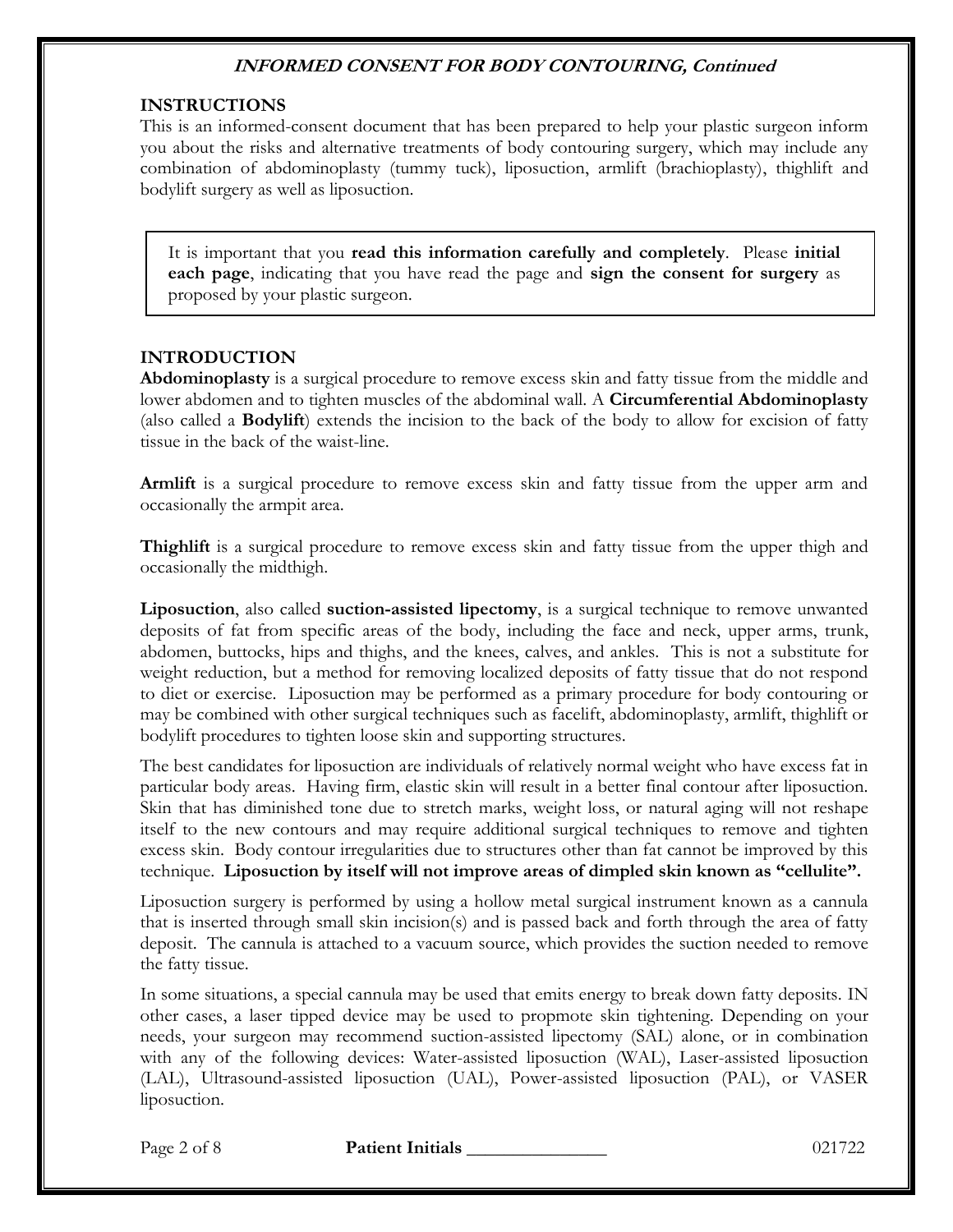There are a variety of different techniques used by plastic surgeons for liposuction and care following surgery. Liposuction may be performed under local or general anesthesia. **Tumescent liposuction technique** involves the infiltration of fluid containing dilute local anesthetic and epinephrine into areas of fatty deposits. This technique can reduce discomfort at the time of surgery, as well as reduce post-operative bruising.

Support garments and dressings are worn to control swelling and promote healing. Your surgeon may recommend that you make arrangements to donate a unit of your own blood that would be used if a blood transfusion were necessary after surgery.

There are a variety of different techniques used by plastic surgeons for body contouring surgery. Individual procedures can be combined with other forms of body contouring surgery, including liposuction, or performed at the same time with other elective surgeries. Body contouring surgery is not a surgical treatment for being overweight. Obese individuals who intend to lose weight should postpone all forms of body contouring surgery until they have been able to maintain their weight loss.

**Body contouring surgery after large weight loss** is more complex and prone to more problems because of the associated skin laxity. Improving the bodies appearance after large weight loss such as after bariatric surgery (stomach stapling or bypass) usually requires multiple surgeries and revisions. Because of the poor condition of the underlying skin structure, some of the skin laxity and deformity may return after surgery. More surgery may be needed to correct such results.

### **ALTERNATIVE TREATMENTS**

Alternative forms of management consist of not treating the areas of loose skin and fatty deposits. Suction assisted lipectomy surgery may be a surgical alternative to abdominoplasty, armlift and thighlift if there is good skin tone and localized abdominal fatty deposits in an individual of normal weight. Diet and exercise programs may be of benefit in the overall reduction of excess body fat. Risks and potential complications are associated with alternative forms of treatment that involve surgery.

### **RISKS OF BODY CONTOURING SURGERY**

Every surgical procedure involves a certain amount of risk and it is important that you understand the risks involved with body contouring surgery. An individual's choice to undergo a surgical procedure is based on the comparison of the risk to potential benefit. Although the majority of patients do not experience the following complications, you should discuss each of them with your plastic surgeon to make sure you understand the consequences of surgery.

**Bleeding**- It is possible, though unusual, to experience a bleeding episode during or after surgery. Should post-operative bleeding occur, it may require emergency treatment to drain accumulated blood or blood transfusion. Do not take any aspirin or anti-inflammatory medications for ten days before surgery, as this may increase the risk of bleeding. Non-prescription "herbs" and dietary supplements can increase the risk of surgical bleeding.

**Infection** - Infection is unusual after this type of surgery. Should an infection occur, treatment including antibiotics or additional surgery may be necessary. There is a greater risk of infection when body contouring procedures are performed in conjunction with abdominal surgical procedures.

Page 3 of 8 **Patient Initials Patient Initials Page 3 of 8** 021722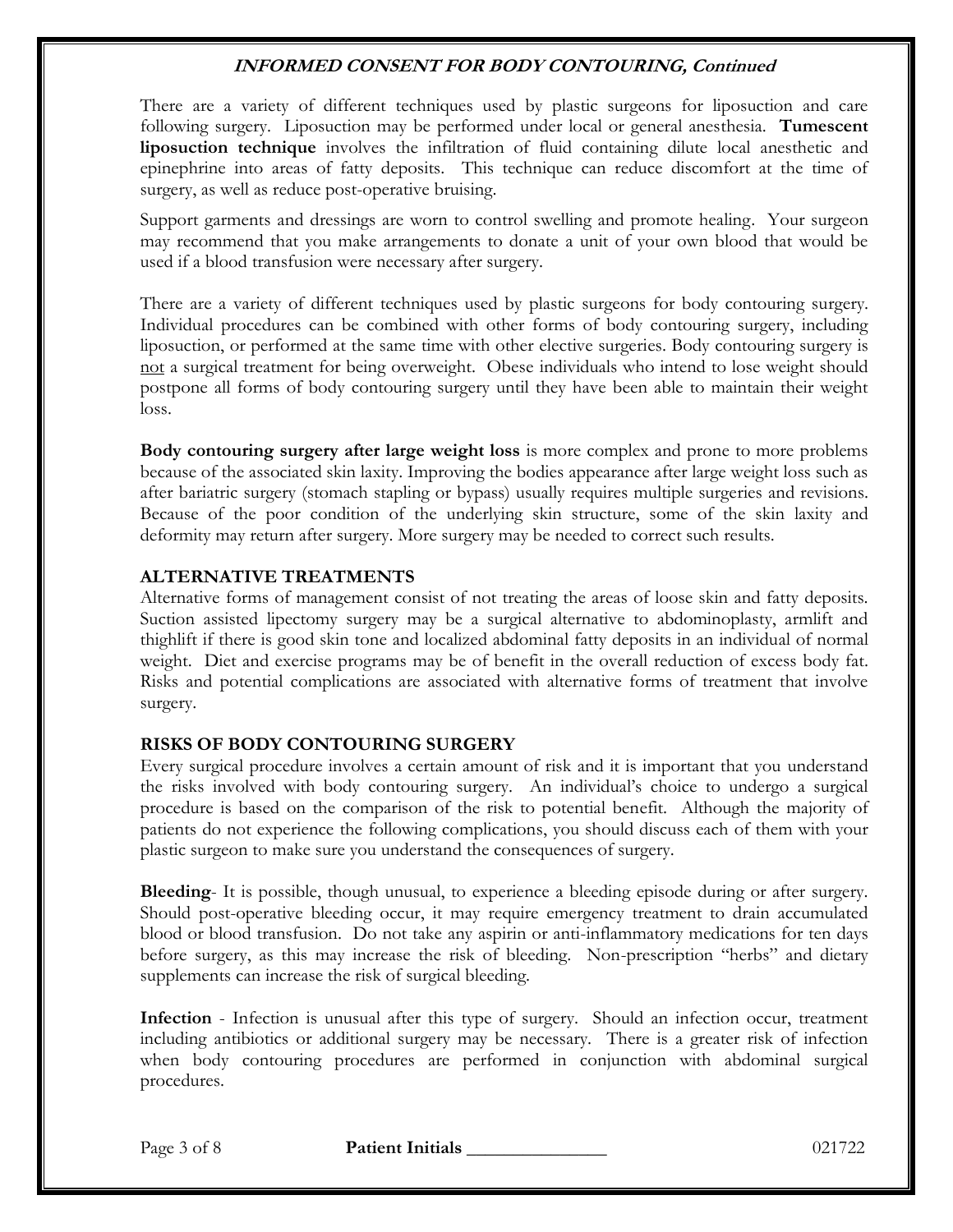**Change in skin sensation**- Diminished (or loss of) skin sensation in the abdominal area, arms and armpits, thighs or other treated areas may not totally resolve after body contouring surgery.

**Skin contour irregularities and discoloration**- Contour irregularities and depressions may occur after body contouring surgery. Visible and palpable wrinkling of skin can occur. Rarely does the skin in the treated area change color.

**Skin scarring** - Excessive scarring is uncommon. In rare cases, abnormal scars may result. Scars may be unattractive and of different color than surrounding skin. Occasionally, the scars in the arm, elbow, armpit region, thighs and groin may become wide and stretched causing webbing of the skin. Additional treatments including surgery may be necessary to treat abnormal scarring.

**Surgical anesthesia**- Both local and general anesthesia involves risk. There is the possibility of complications, injury, and even death from all forms of surgical anesthesia or sedation.

**Asymmetry**- Symmetrical body appearance may not result from body contouring surgery. Factors such as skin tone, fatty deposits, bony prominence, and muscle tone may contribute to normal asymmetry in body features.

**Tissue distortion** – Treated areas may stretch or become distorted over time. This may be difficult to correct and may require further surgery. The armpit and groin are the most common places of tissue distortion.

**Delayed healing**- Wound disruption or delayed wound healing is possible. Some areas of the body may not heal normally and may take a long time to heal. Some areas of skin may die. This may require frequent dressing changes or further surgery to remove the non-healed tissue.

### **Smokers have a greater risk of skin loss and wound healing complications.**

**Allergic reactions**- In rare cases, local allergies to tape, suture material, or topical preparations have been reported. Systemic reactions which are more serious may occur to drugs used during surgery and prescription medicines. Allergic reactions may require additional treatment.

**Blood clots**- Blood clots in the veins of the arms, legs, or pelvis and may result from surgery or immobilization. These clots may cause problems with the veins or may break off and flow to the lungs where they may cause serious breathing problems.

**Pulmonary complications**- Pulmonary (lung and breathing) complications may occur from both blood clots (pulmonary emboli) and partial collapse of the lungs after general anesthesia. Should either of these complications occur, you may require hospitalization and additional treatment. Pulmonary emboli can be life-threatening or fatal in some circumstances. Fat embolism syndrome occurs when fat droplets are trapped in the lungs. This is a very rare and possibly fatal complication of liposuction.

**Seroma**- Fluid accumulations infrequently occur in between the skin and underlying muscle. Should this problem occur, it may require additional procedures for drainage of fluid.

Page 4 of 8 **Patient Initials 1996 Page 4 of 8** 021722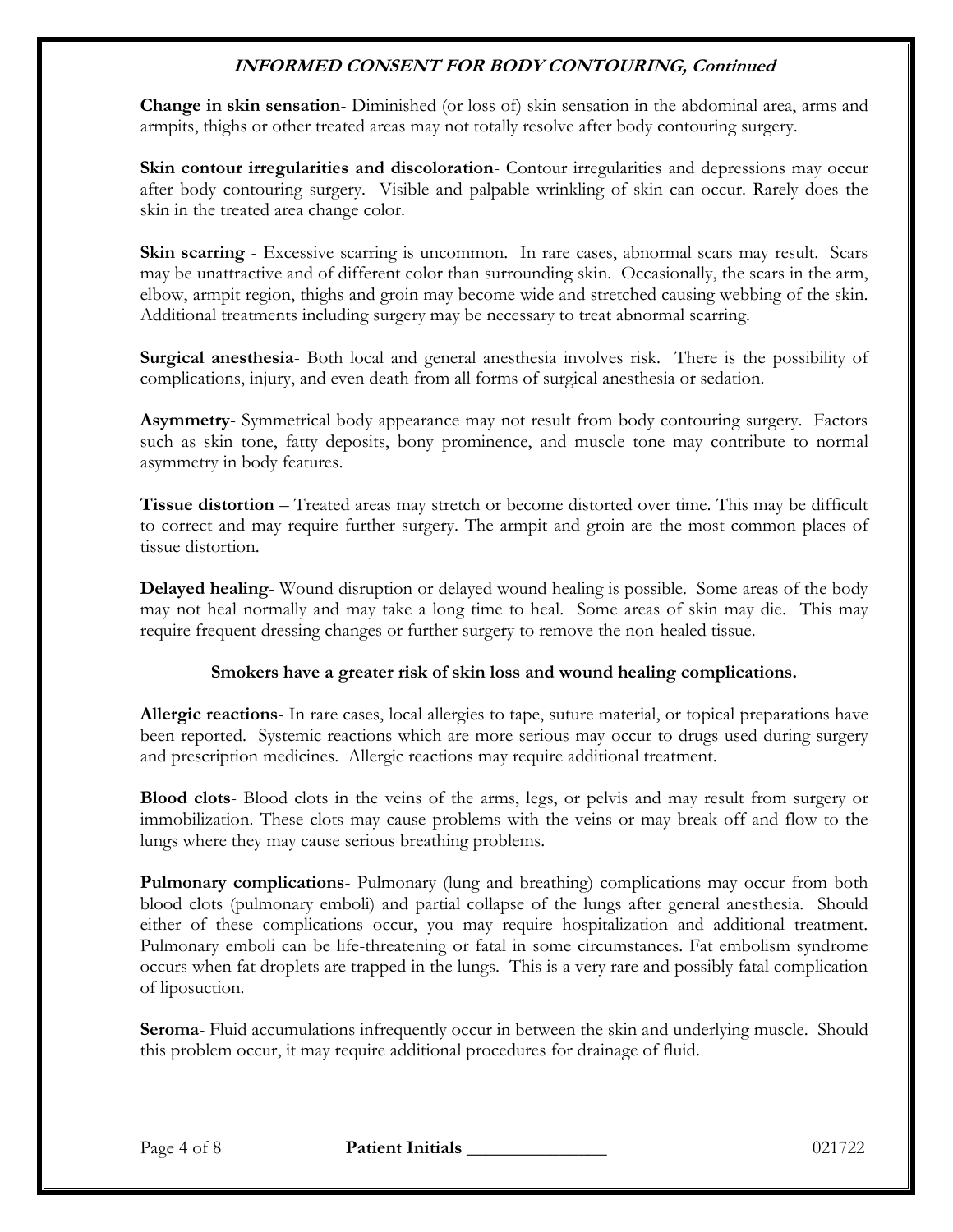**Umbilicus**- Malposition, scarring, unacceptable appearance or loss of the umbilicus (navel) may occur after abdominoplasty.

**Tumescent liposuction**- There is the possibility that large volumes of fluid containing dilute local anesthetic drugs and epinephrine that is injected into fatty deposits during surgery may contribute to fluid overload or systemic reaction to these medications. Additional treatment including hospitalization may be necessary.

**Long term effects**- Subsequent alterations in body contour may occur as the result of aging, weight loss or gain, pregnancy, or other circumstances not related to body contouring surgery.

Pain- Chronic pain may occur very infrequently from nerves becoming trapped in scar tissue after body contouring surgery.

**Death or serious injury**- In very rare cases, serious complications such stroke, heart attack or even death have resulted from surgery.

**Surgical shock**- In rare circumstances, liposuction can cause severe trauma, particularly when multiple or extensive areas are suctioned at one time. Although serious complications are infrequent, infections or excessive fluid loss can lead to severe illness and even death. Should surgical shock occur after liposuction, hospitalization and additional treatment would be necessary. Individuals undergoing liposuction procedures where large volumes of fat is removed are at greater risk of complications. Patients contemplating large volume liposuction, greater than 5000 cc's, may be advised to have post operative monitoring and aftercare that involves overnight hospitalization.

**Ultrasound-Assisted, Laser-Assited, and VASER-Assisted Lipectomy**- Risks associated with the use of this technique include the above mentioned risks and the following specific risks:

**Burns** - Energy may produce burns and tissue damage either at the location where the cannula is inserted into the skin or in other areas if the cannula touches the undersurface of the skin for prolonged periods of time. If burns occur, additional treatment and surgery may be necessary.

**Cannula Fragmentation** - Energy produced within the cannula may cause disintegration (fragmentation) of the surgical instrument. The occurrence and effect of this is unpredictable. Should this occur, additional treatment, including surgery, may be necessary.

**Unknown risks** - The long term effect on tissue and organs to exposure to short-duration, high-intensity energy is unknown. There is the possibility that additional risk factors of ultrasound-assisted lipectomy may be discovered.

**Deeper sutures**- Some surgical techniques use deep sutures. These items may be noticed by the patient following surgery. Sutures may spontaneously poke through the skin, be visible, or produce irritation that requires removal.

**Use of abdominal tissue for breast reconstruction**- The tissue in the lower abdomen is often used to reconstruct a breast after the loss of a breast due to conditions such as cancer. After an abdominoplasty or liposuction, this tissue is no longer available for breast reconstruction. Other options may still be available for reconstruction in the future if needed.

Page 5 of 8 **Patient Initials 1996 Page 5 of 8** 021722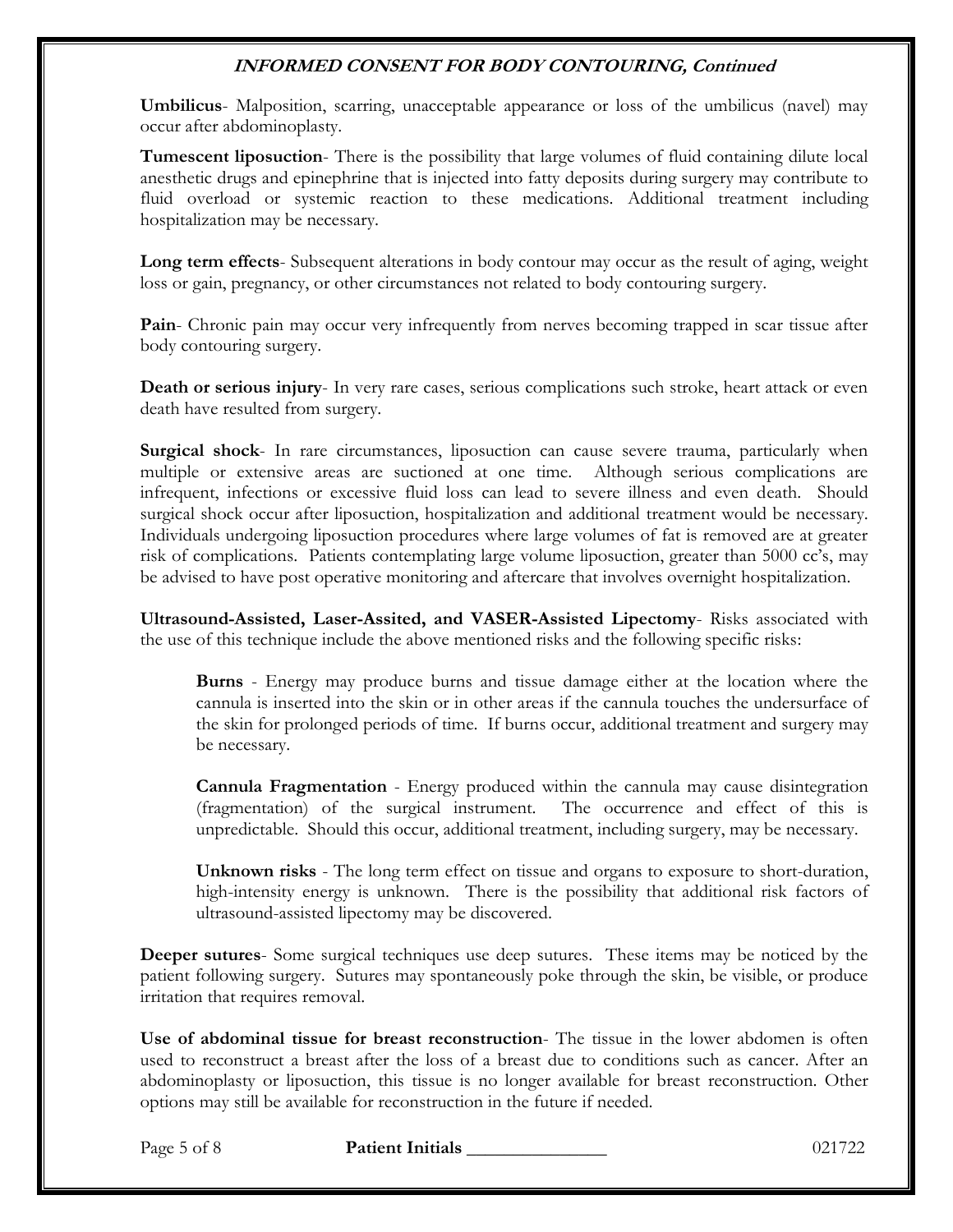**Prolonged Swelling (Lymphedema)**- In some cases, the tissue may swell more than expected after surgery and may stay swollen. This may not improve and may require further treatment. It is more likely to happen in the arms and legs and less likely elsewhere in the body.

**Other-** You may be disappointed with the results of surgery. Infrequently, it is necessary to perform additional surgery to improve your results.

## **ADDITIONAL SURGERY NECESSARY**

Should complications occur, additional surgery or other treatments may be necessary. Even though risks and complications occur infrequently, the risks cited are particularly associated with body contouring surgery. Other complications and risks can occur but are even more uncommon. The practice of medicine and surgery is not an exact science. Although good results are expected, there is no guarantee or warranty expressed or implied, on the results that may be obtained.

### **HEALTH INSURANCE**

Most health insurance companies exclude coverage for cosmetic surgical operations such as body contouring surgery or any complications that might occur from surgery. Please carefully review your health insurance subscriber-information pamphlet.

### **FINANCIAL RESPONSIBILITIES**

The cost of surgery involves several charges for the services provided. The total includes fees charged by your doctor, the cost of surgical supplies, anesthesia, laboratory tests, and possible outpatient hospital charges, depending on where the surgery is performed. Depending on whether the cost of surgery is covered by an insurance plan, you will be responsible for necessary copayments, deductibles, and charges not covered. Additional costs may occur should complications develop from the surgery. Secondary surgery or hospital day-surgery charges involved with revisionary surgery would also be your responsibility.

### **DISCLAIMER**

Informed-consent documents are used to communicate information about the proposed surgical treatment of a condition along with disclosure of risks and alternative forms of treatment(s). The informed-consent process attempts to define principles of risk disclosure that should generally meet the needs of most patients in most circumstances.

However, informed consent documents should not be considered all inclusive in defining other methods of care and risks encountered.

Informed-consent documents are not intended to define or serve as the standard of medical care. Standards of medical care are determined on the basis of all of the facts involved in an individual case and are subject to change as scientific knowledge and technology advance and as practice patterns evolve.

**It is important that you read the above information carefully and have all of your questions answered before signing the consent on the next page.**

Page 6 of 8 **Patient Initials** 1021722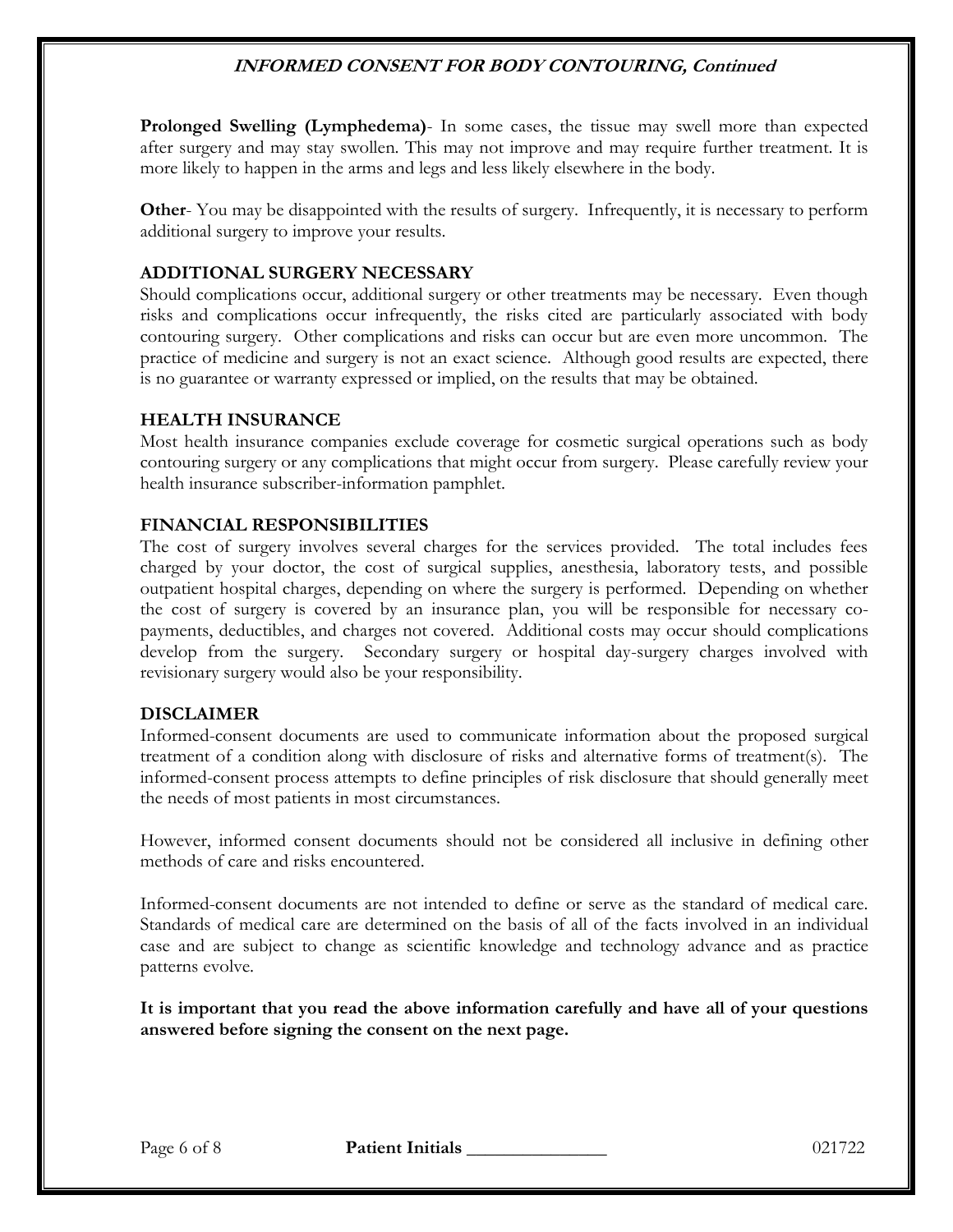### **CONSENT FOR SURGERY/ PROCEDURE or TREATMENT**

1. I hereby authorize The Physicians and such assistants as may be selected to perform the following procedure or treatment: Body Contouring including:

| Abdominoplasty | Bodylift |
|----------------|----------|
| Liposuction    |          |

\_\_ Armlift \_\_\_ Thighlift

 $\Box$  Other area  $\Box$ 

I have received the following information sheet:

# **INFORMED-CONSENT FOR BODY CONTOURING**

- 2. I recognize that during the course of the operation and medical treatment or anesthesia, unforeseen conditions may necessitate different procedures than those above. I therefore authorize the above physician and assistants or designees to perform such other procedures that are in the exercise of his or her professional judgment necessary and desirable. The authority granted under this paragraph shall include all conditions that require treatment and are not known to my physician at the time the procedure is begun.
- 3. I consent to the administration of such anesthetics considered necessary or advisable. I understand that all forms of anesthesia involves risk and the possibility of complications, injury, and sometimes death.
- 4. I acknowledge that no guarantee has been given by anyone as to the results that may be obtained.
- 5. I consent to the photographing or televising of the operation(s) or procedure(s) to be performed, including appropriate portions of my body, for medical, scientific or educational purposes, provided my identity is not revealed by the pictures.
- 6. For purposes of advancing medical education, I consent to the admittance of observers to the operating room.
- 7. I consent to the disposal of any tissue, medical devices or body parts which may be removed.
- 8. I authorize the release of my Social Security number to appropriate agencies for legal reporting and medical-device registration, if applicable.
- 9. IT HAS BEEN EXPLAINED TO ME IN A WAY THAT I UNDERSTAND:
	- a. THE ABOVE TREATMENT OR PROCEDURE TO BE UNDERTAKEN
	- b. THERE MAY BE ALTERNATIVE METHODS OF TREATMENT
	- c. THERE ARE RISKS TO THE PROCEDURE OR TREATMENT PROPOSED
- 10. I READ AND UNDERSTAND THIS DOCMENT. I ACCEPT THE RISKS EXPLAINED IN THIS DOCUMENT.

\_\_\_\_\_\_\_\_\_\_\_\_\_\_\_\_\_\_\_\_\_\_\_\_\_\_\_\_\_\_\_\_\_\_\_\_\_\_\_\_\_\_\_\_\_\_\_\_\_\_\_\_\_\_\_\_\_\_\_\_\_\_\_\_\_\_\_\_\_\_\_\_\_\_\_\_\_\_

I CONSENT TO THE TREATMENT OR PROCEDURE AND THE ABOVE LISTED ITEMS (1-10). I AM SATISFIED WITH THE EXPLANATION.

Patient or Person Authorized to Sign for Patient

Date \_\_\_\_\_\_\_\_\_\_\_\_\_\_\_\_\_\_\_\_\_\_\_\_\_\_ Witness \_\_\_\_\_\_\_\_\_\_\_\_\_\_\_\_\_\_\_\_\_\_\_\_\_\_\_\_\_\_\_\_\_\_\_\_\_\_\_\_

Page 7 of 8 **Patient Initials 1998 Patient Initials** 1021722